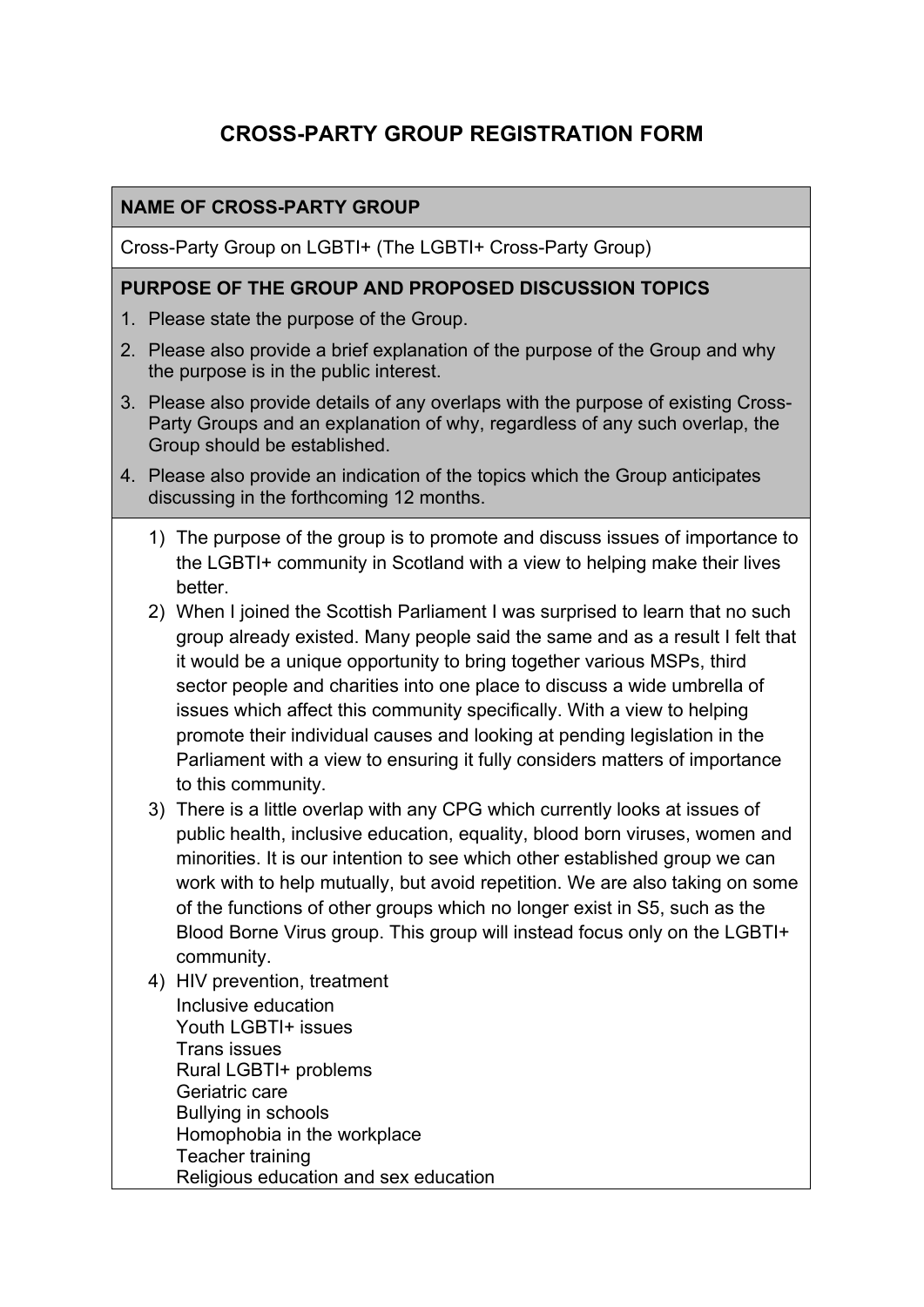How political parties become more inclusive Mental health in this community Funding for public health care campaigns Inclusive sport and homophobia in sport Helping employers become more LGBTI+ friendly And much more!

#### **MSP MEMBERS OF THE GROUP**

Please provide names and party designation of all MSP members of the Group.

Jamie Greene – C

Annie Wells – C

Ross Thomson – C

Ben Macpherson – SNP

Patrick Harvie – G

Kezia Dugdale – L

Mary Fee – L

#### **NON-MSP MEMBERS OF THE GROUP**

For organisational members please provide only the name of the organisation, it is not necessary to provide the name(s) of individuals who may represent the organisation at meetings of the Group.

| Organisations               | <b>Terrence Higgins Trust</b>      |
|-----------------------------|------------------------------------|
|                             | <b>HIV Scotland</b>                |
|                             | <b>Stonewall Scotland</b>          |
|                             | <b>Equality Network</b>            |
|                             | <b>LGBT Youth Scotland</b>         |
|                             | TIE (Time for Inclusive Education) |
|                             | <b>Waverley Care</b>               |
|                             | <b>LGBT Consortium</b>             |
|                             | <b>Pink Saltire</b>                |
|                             | <b>LGBT Health and Wellbeing</b>   |
|                             | Fearless                           |
|                             |                                    |
| <b>GROUP OFFICE BEARERS</b> |                                    |